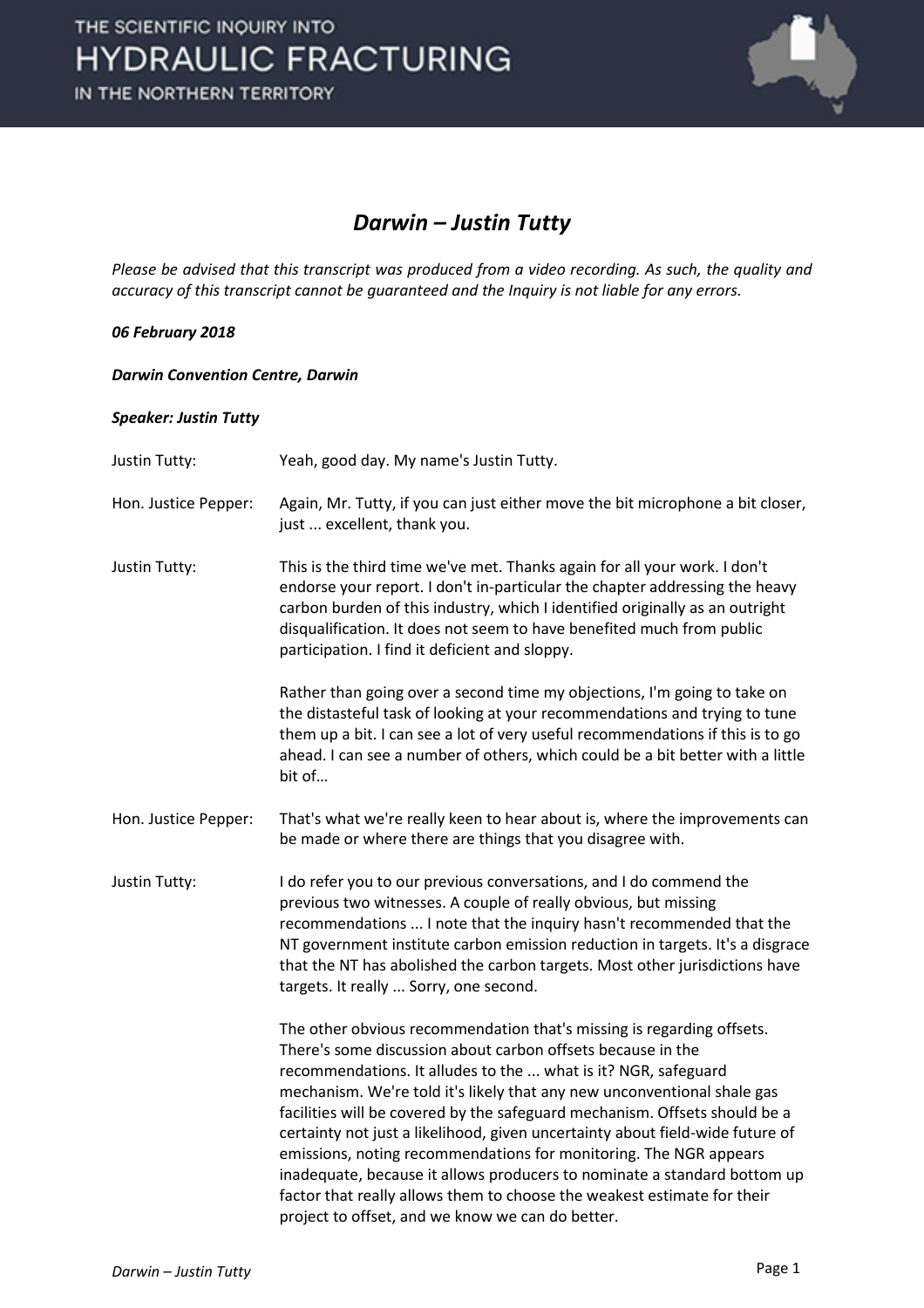

We're also told that the mechanism is its financial incentives to encourage companies to find their own least cost and effective emission reductions approaches. I don't think that that should be our objective. We should consider the NT's good experience of multiple benefit offset activities such as habitat management and bush fire abatement.

We should pursue, for example, specific offset commitments that represent a net carbon saving and also empower traditional owners to work on country and provide compounded environmental benefits like habitat protection. So, I come upon the inquiry to make a clear, ambitious recommendation that ties generous, multi-benefit offset actions to topdown measurements of the industry's pollution.

If there was just one piece of wise improvement that I'd like to see to your set of recommendations, that would be diligent, explicit recognition of the significance of pre-production impacts and then I was pleased to hear you've already heard a bit on that today. I think it was the fellow from AFANT describing it quite well.

Many good recommendations are made with a qualifier along the lines of by or before production. There's a few good recommendations that don't specify any good sequence, where we should specify before any further activities, including exploration, and including on existing leases. Natural gases, particularly higher risk and impact from pre-production activities than other resource exploitation activities do. This is one of the reasons the existing regime for resources is inadequate for addressing the peculiar hazards and harms that this new industrial practice presents. It's essential that implementation of baseline monitoring and new management framework are achieved before any further activity, rather than merely before production. I mean, in some places, to some extent it's already too late because there's already been activity. But, let's draw the line.

Just quickly, 5.6 doesn't specify, recommendation 7.1 about the Water Act. It says, "before production". Let just see ... 7.3 doesn't specific the guidelines for risk assessment a SREBA. It's a bit sloppy. We have recommendation 7.4, which first identifies this SREBA says before any production licences are granted in the Beetaloo. Then, 8.1 says SREBA most inform any decision to release any land for exploration. Then, 15.1 says SREBA be undertaken prior production licence. So I think these need to be tidied up. Regarding carbon, 9.2, 9.3 both say, "before production". Well that's not good enough. 11.8 about cultural impacts that talks about production, too. Putting 14.16 ... 14.32 ... Those are the ones I found. I think you should audit all your recommendations with that perspective.

I see good recommendations around water, which is quite appropriate knowing that we have not been able to make a definitive assessment of the risk of unsustainable ground water use. Unacceptable contamination of ground waters or unacceptable impact on aquatic ecosystems. Let's look at 5.4, regarding well integrity. That's something I don't know much about, but I think you've heard about it today maybe? It references a well barrier plan, containing program, performance standards, with specific reference to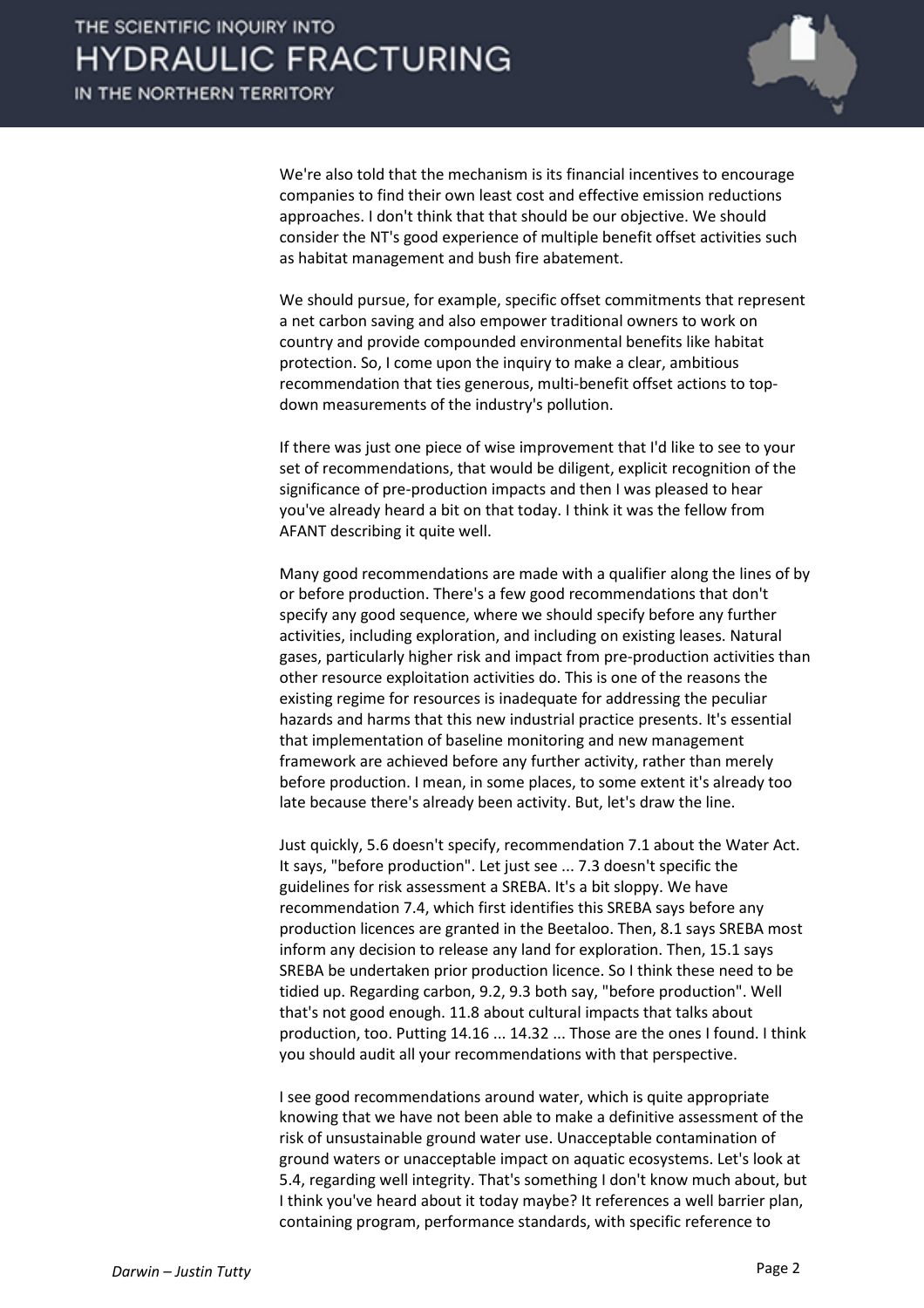IN THE NORTHERN TERRITORY



protection measures for beneficial use aquifers. I draw your attention to the lax state of water planning in this jurisdiction. Even, just the declaration of control districts moves very slowly. So, the presence of defined beneficial use is no real measure of relative value of a resource. We should not look to the current poor regime as any indicator of priority. Rather, we should apply the highest standard to protection of all water resources. Recommendation 5.6, regarding waste water ... I just thought it could be a bit more prescriptive. Develop a waste water management framework. That made me think of the Waste Management Pollution Control Act, which is a taken fake licencing scam, which it's usually applied as a formality post-approval. You fill in your form and pay a fee, and get your licence. That kind of fits that very loose recommendation. I urge you to define at least some fundamental features of a robust management framework. The absence of any treatment and disposal features be addressed as a matter of priority. What does that mean? Addressed? Priority? The inquiry believes that the treatment and disposal facilities are a necessity, and let's be specific and make that a prerequisite. Again, ahead of any future works, not just a priority.

Condition 7.1 to form the Water Act, requiring fee-based extraction licences. Again, water planning in the NT is quite immature. This could have a selling licence to extracting aquifer without planning or controls without limits. So, 7.6 is important. I find there is some good solid recommendations. They're welcome. I understand to be as the requiring the allocation plan is covering the area targeted by the industry in the Beetaloo. I'm sure that existing water users in the region will welcome the opportunity to engage in a deliberative process to determine shared objectives and conservation of natural and cultural values associated with their resources. Again, this important welcome recommendation must be specified as a pre-requisite for any further activity. This is just as relevant for exploration as for exploitation. And, quality's just as important as limits. 7.2 ... Request/amend the EPBC act to apply the water trigger. Gee, that sounds good. I'm going to proceed on the assumption that we want a better outcome than having our request dually noted. Obviously, what this would mean, it'd be triggering Federal oversight of assessment. This inquiry truly believes that Federal oversight of assessment is required, and I certainly do, let's not make this a requested amendment. Let's be careful to recommend what we really want.

I've got a bunch of queries. It's a bit open-ended. How's this compatible with the recommendations about regulatory reforms? Do we envision an MOU or a new bi-lateral agreement? Does this inquiry believe that the arrangements in other jurisdictions? I think it's the independent, expert, scientific committee has the same expertise that we need in the NT. So, yeah, that one sounds good, but it needs a bit of work.

Then, to your welcome recommendations ... 12.16. Establish or enhance an independent authoritative body, an independent regulator. And, 14.3, too. Let the government develop and implement reforms that ... the reform options you've proposed. I strongly support this direction. Our problems are two-fold: the regulator has neither an inclination or capacity to actively monitor and enforce environmental requirements of authorisation. First of all, capacity for monitoring ... Well, for example, ranger uranium mine, they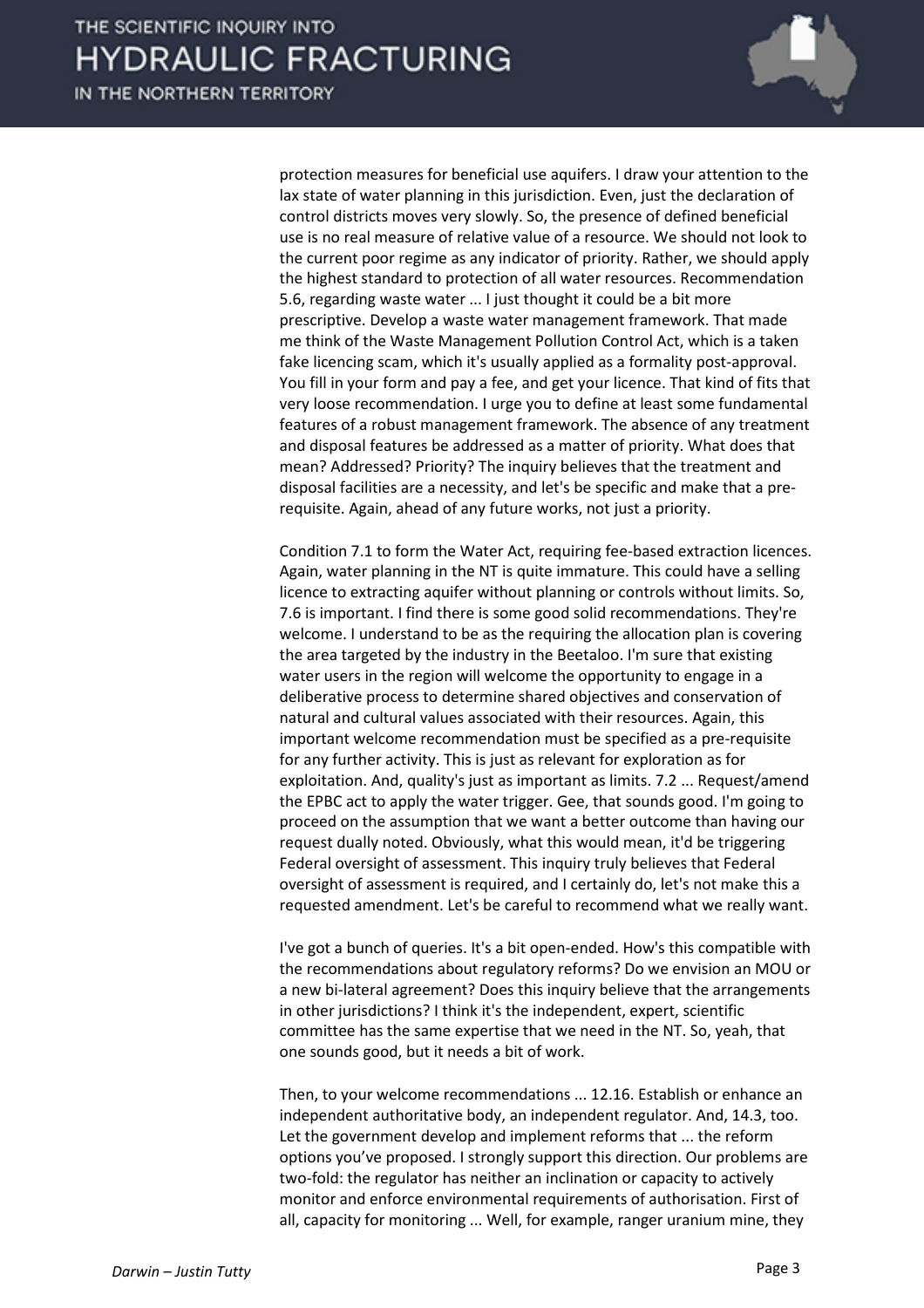IN THE NORTHERN TERRITORY



do irregular routine check sampling of ground water. As things have changed on site, with major rehabilitation works, we've started to wonder about shallow water movement. And, so, maybe NT government should be cross-checking that data as well. They've come back and said, well we have to drop something if we want to pick something up.

I think maybe this panel's heard this recent news out of McArthur River where a large volume of waste was placed somewhere onsite ... totally not authorised ... was all dealt with verbally, demonstrating real disinclination to act upon breeches of authorisation. It's all very rough of the EPA to reply that they're disinclined to play this independent role, which you've identified. That doesn't mean NT government alone has capacity for it. I think we need to do a bit more work to scope out the required increase to capacity. From your options, option 1 looks good to me. But, there's currently there's an environmental law reform agenda, and a way which we wouldn't want to interfere with, and so you might want to think about how your recommendations might interfere with that.

I've got ... 14.26 ... Government considered developing and implementing a tiered regulatory model. I strongly opposed that.

Hon. Justice Pepper: I'm sorry, can you just lift your voice please, Mr. Tutty. Again, you're hard to ... you've got a lovely soft voice, and I'm, for one, at least partially hard of hearing.

Justin Tutty: I'm strongly opposed to your recommendation 14.26.

- Hon. Justice Pepper: Thank you.
- Justin Tutty: Philosophically, I get it. And, it might be alright in a well-defined and experienced problem domain. But, we're only beginning to think about how we might regulate this new industrial threat, and it's way too soon to be looking for opportunities proficiently allocated regulatory resources. That's all I've got for you.

Hon. Justice Pepper: Thank you. Thank you very much.

Alright, well, I have one question in relation to 14.2.6.1. Why do you strongly oppose it? That's not quite clear to me. And, I'll probably overly generalise my summarisation. So, forgive me in advance. But, the way this South Australian model works as effectively as a sliding scale. If you're a good operator, you slide down the scale in terms of oversight. If you are a bad operator, you slide up the scale in terms of oversight. That has implications for reporting fees and so on. That has proved to be quite effective in South Australia, in terms of encouraging compliance. Very effective. Everybody starts off, I should say, under the assumption that they are a bad operator, and starts off with the high levels of compliance.

Justin Tutty: I would expect that it would encourage gamification. Let's think about it in 10 years. We don't have the experience to be able to decide that someone's a good operator and that some people need less screening.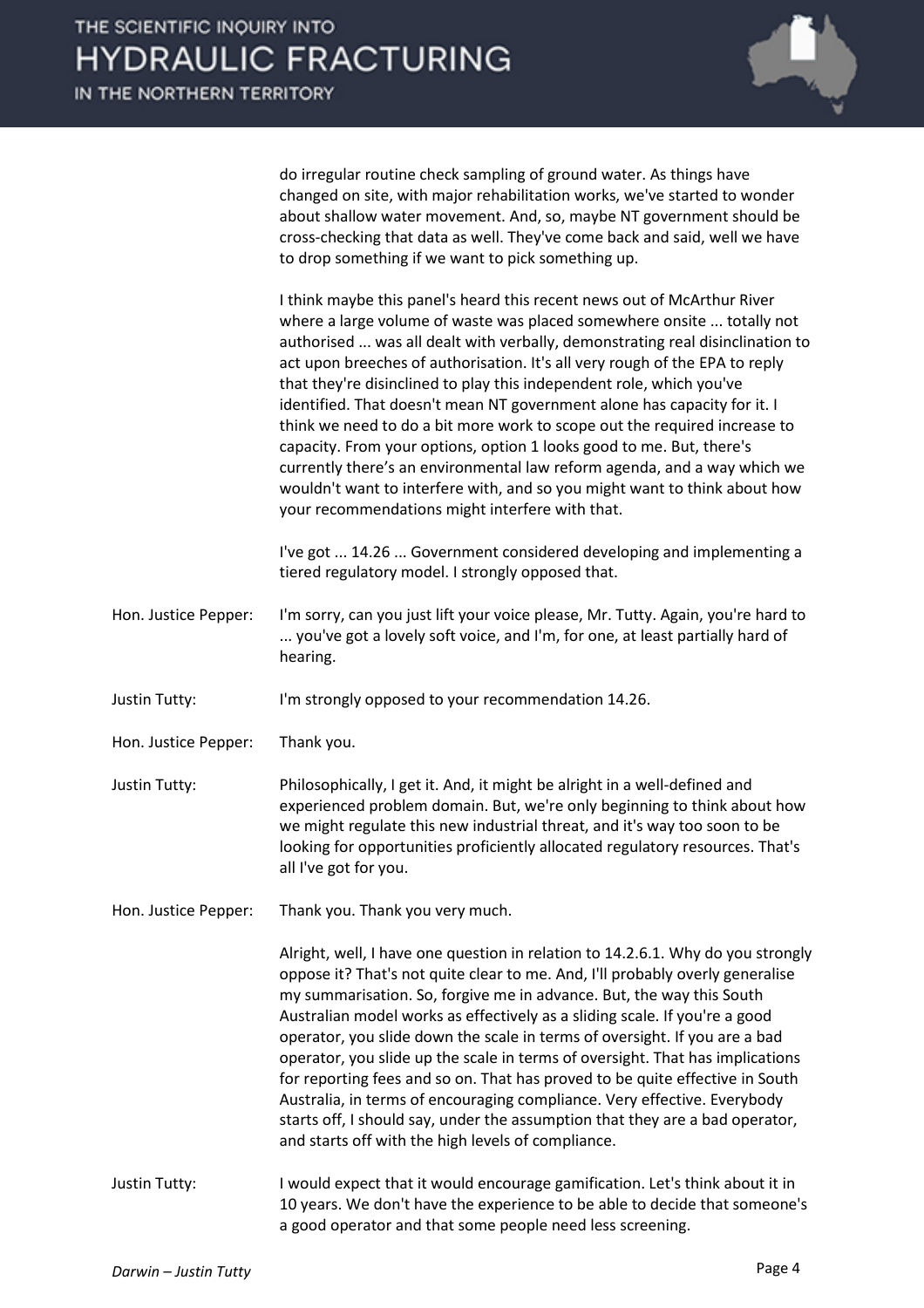## THE SCIENTIFIC INQUIRY INTO **HYDRAULIC FRACTURING**

IN THE NORTHERN TERRITORY



| Hon. Justice Pepper: | Okay. Thank you. Yes, Professor Hart?                                                                                                                                                                                                                                                                                                                                                                                                                                                                                                                                                                                                                                                                                                                                                                                                                                       |
|----------------------|-----------------------------------------------------------------------------------------------------------------------------------------------------------------------------------------------------------------------------------------------------------------------------------------------------------------------------------------------------------------------------------------------------------------------------------------------------------------------------------------------------------------------------------------------------------------------------------------------------------------------------------------------------------------------------------------------------------------------------------------------------------------------------------------------------------------------------------------------------------------------------|
| Prof. Barry Hart:    | I just had a point of clarification on the recommendation 7.2. It's the one to<br>do with the EPBC act. You, I think, took offence at our use of the word<br>"request". I should remind you that this inquiry is reporting to the NT<br>government. That's a Commonwealth act. There's nothing more than<br>requesting that the NT could do.                                                                                                                                                                                                                                                                                                                                                                                                                                                                                                                                |
| Justin Tutty:        | I think if you're after an outcome, let's specify what that outcome is.                                                                                                                                                                                                                                                                                                                                                                                                                                                                                                                                                                                                                                                                                                                                                                                                     |
| Prof. Barry Hart:    | We have.                                                                                                                                                                                                                                                                                                                                                                                                                                                                                                                                                                                                                                                                                                                                                                                                                                                                    |
| Justin Tutty:        | Perhaps, the first act. Well, if all you're after is requests, that has no<br>material.                                                                                                                                                                                                                                                                                                                                                                                                                                                                                                                                                                                                                                                                                                                                                                                     |
| Prof. Barry Hart:    | No, we're                                                                                                                                                                                                                                                                                                                                                                                                                                                                                                                                                                                                                                                                                                                                                                                                                                                                   |
| Justin Tutty:        | I would suggest that what we might be after would be federal oversight.<br>Because if the request was granted, that'd be what we get. And, so I<br>encourage you to beef up that recommendation to be more substantial and<br>to more directive towards that outcome.                                                                                                                                                                                                                                                                                                                                                                                                                                                                                                                                                                                                       |
| Hon. Justice Pepper: | Okay, I think it might be a matter of semantics. But, I think, in fact, we're all<br>on the same page in respect of what we want the objective to be, which is,<br>yes, that the water trigger apply to shale as well as coal seam gas, we've<br>certainty written to the minister, suggesting that consideration ought to be<br>given to that.                                                                                                                                                                                                                                                                                                                                                                                                                                                                                                                             |
| Justin Tutty:        | So, let's specify whether that would engage the IESC. Let's specify the<br>mechanism by which that would happen.                                                                                                                                                                                                                                                                                                                                                                                                                                                                                                                                                                                                                                                                                                                                                            |
| Hon. Justice Pepper: | Understood. I understand that submission. Any further questions? Yes, Dr.<br>Beck?                                                                                                                                                                                                                                                                                                                                                                                                                                                                                                                                                                                                                                                                                                                                                                                          |
| Dr. Vaughan Beck:    | Thank you for your comments and observations, and acknowledge that you<br>have a long-standing and passionate concern for greenhouse gas emissions<br>and associated temperature warming associated with our global warming.<br>You also made some suggestions as to how this could be some policy<br>initiatives, I think one was recommending that the NT government introduce<br>carbon reduction targets. And, you also mentioned potential carbon offsets<br>and the program and some of the problems and how it might be improved.<br>Just to, firstly, thank you for your on-going passion, but also to note that in<br>terms of the terms of reference that the panel is operating under, we're<br>constrained to the issue of shale gas operations, and are not in a position to<br>make recommendations that go beyond that. But, your observations are<br>noted. |
| Justin Tutty:        | Okay. So, I imagine that would apply to a recommendation for targets. But,<br>not offsets. Am I following you?                                                                                                                                                                                                                                                                                                                                                                                                                                                                                                                                                                                                                                                                                                                                                              |